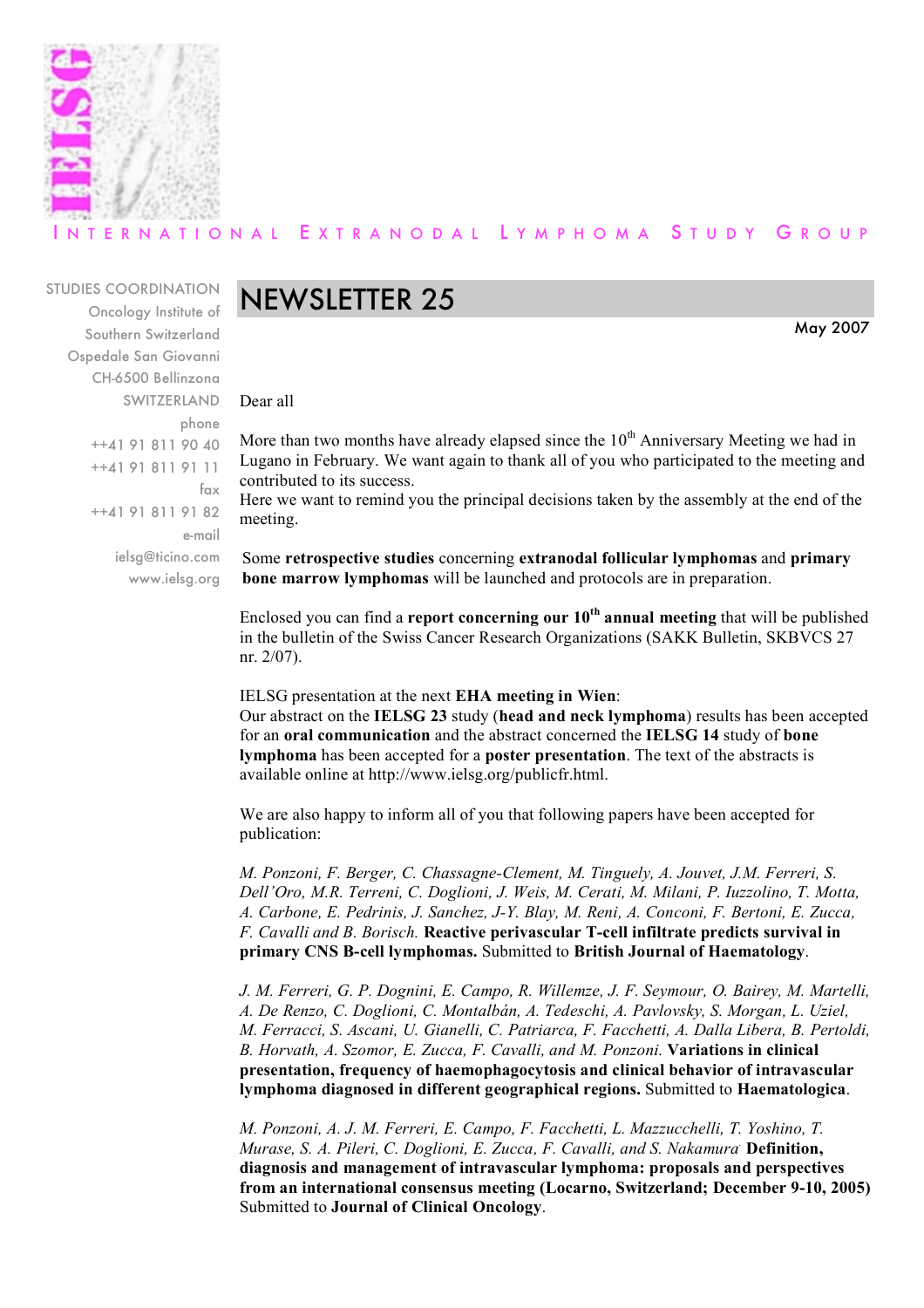Last but not least, we want to remind you that the following studies are open for accrual:

#### IELSG 19

Multicenter randomized trial of chlorambucil versus chlorambucil plus rituximab versus rituximab alone in extranodal marginal zone B-cell lymphoma of mucosa associated lymphoid tissue (MALT lymphoma)

#### IELSG 20

Randomized phase II trial on primary chemotherapy with high-dose methotrexate, alone or associated with high-dose cytarabine, followed by response- and age-tailored radiotherapy for immunocompetent patients with newly diagnosed primary central nervous system lymphoma

#### IELSG 24

A phase I study of intrathecal rituximab in patients with lymphomatous meningitis

#### IELSG 25A

Phase II Study of  $VELCADE^{TM}$  in patients with extranodal marginal zone B-cell lymphoma of MALT-type pretreated with one prior systemic therapy regimen

#### IELSG 25 B

Phase II Study of  $VELCADE^{TM}$  in patients with extranodal marginal zone B-cell lymphoma of MALT-type pretreated with more than one prior systemic therapy regimen

#### IELSG 26

A clinico-pathologic study of Primary Mediastinal B-cell lymphoma

#### IELSG 27

A Clinico-pathological phase II study with translational elements to investigate the possible infective causes of non-hodgkin lymphoma of the ocular adnexae with particular reference to Chlamydia species and the effects of MALT lymphoma treatment with tetracycline

#### IELSG 28

A retrosoective international study of primary extranodal marginal zone lymphoma of the lung (BALT-lymphoma)

Further information are available at the website www.ielsg.org.

Best wishes,

F. Cavalli, E. Zucca, A. Conconi, C. Morinini, M. Bertini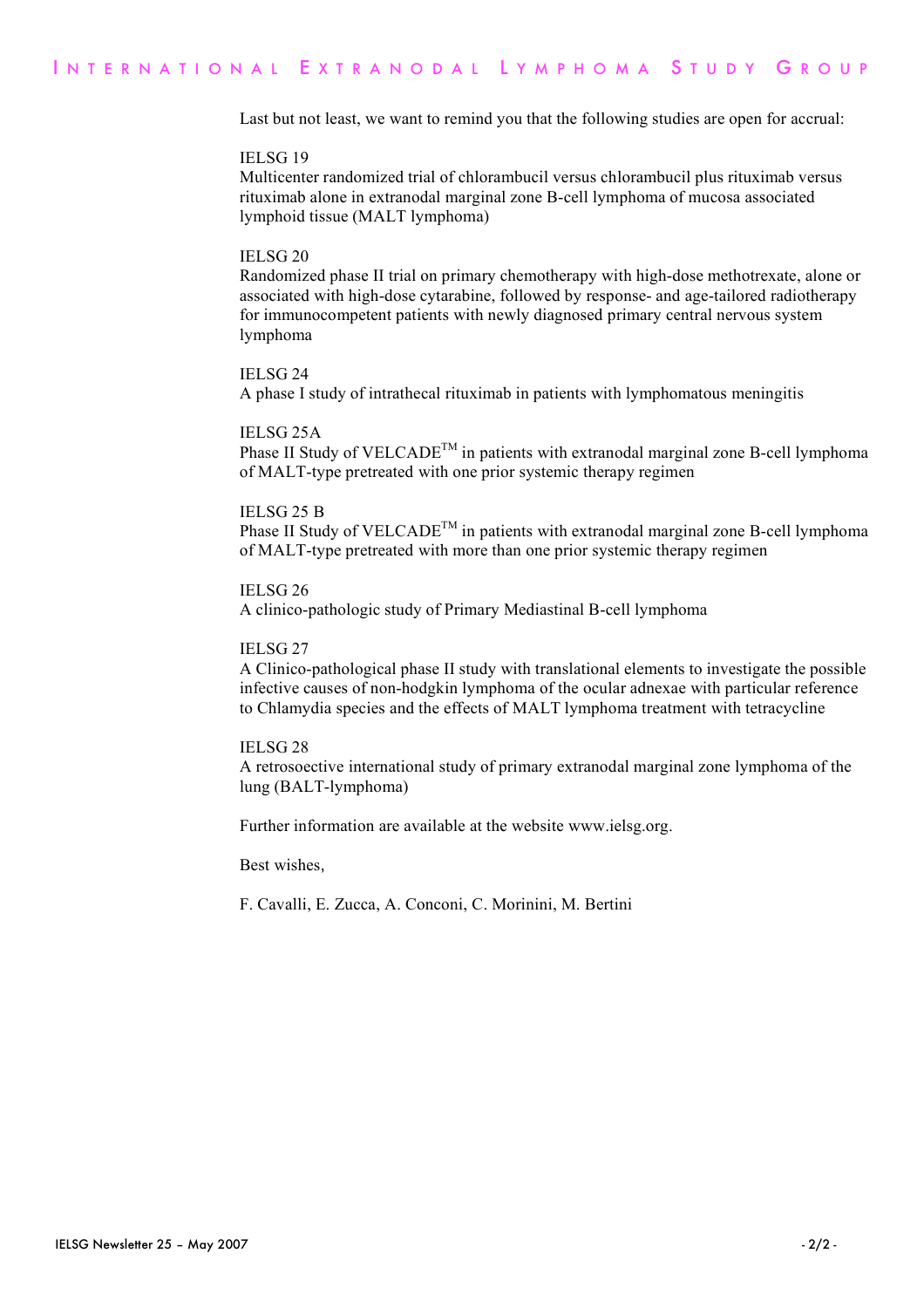## **COOPERATIVE GROUPS**

### Highlights from the 10th Annual Meeting of the International Extranodal Lymphoma Study Group (IELSG) Investigators

Volmar Belisario-Filho, Oncology Institute of Southern Switzerland, Bellinzona

The continuous contribution of different international Institutions during the last ten years, has allowed to improve our knowledge on the biology and therapy of the extranodal lymphomas. The 10<sup>th</sup> annual meeting of the IELSG has been held in Lugano on February 9-10, 2007, with the participation of approximately one hundred people from different countries. The discussion of the ongoing studies of the group and the planning of the future ones, were the aim of the meeting. Here we present a summary of the main topics addressed.

#### **Ongoing IELSG clinical studies**

*IELSG 19 «Multicenter randomized trial of chlorambucil versus chlorambucil plus rituximab versus rituximab alone in extranodal marginal zone Bcell lymphoma of mucosa associated lymphoid tissue (MALT lymphoma)»* The aim of the IELSG 19 study initially was to assess the therapeutic activity and safety of the combination of Chlorambucil and Rituximab in MALT lymphomas and to determine whether the addition of Rituximab to Chlorambucil will improve the outcome of MALT lymphoma in comparison to treatment with Chlorambucil alone.

All the MALT lymphoma patients with localised disease at any site who do not respond to local therapy, the H.pylori-negative gastric lymphomas or those who failed antibiotic therapy are eligible as well as those with disseminated or multifocal MALT lymphoma at any extranodal site. Because of the excellent and fast recruitment, after the accrual of 250 patients, in April 2006, an amendment was introduced to add a third arm with rituximab alone and in the fourth trimester of 2006 the study was open again in



Italy, Switzerland and France. Thirtyfour patients have entered the study after the addition of the Rituximab arm. Patients are randomized among chlorambucil alone, chlorambucil plus rituximab and rituximab alone with an allocation ratio of  $1:1:6$ . Therefore, the recruitment of further 200 patients is required in order to achieve a total enrolment of approximately 450 patients which, with an assumed adjustment of 10% for non-evaluable patients, will allow the analysis of approximately 130 patients for each trial arm. With this design the study will be powered to compare each of the 2 experimental arms against chlorambucil alone. The analysis of chlorambucil vs chlorambucil + rituximab in the first 250 patients will be reported first and another analysis will be done later with the rituximab arm and the updated results of the 2 first arms. The recruitment of all study patients will have to be completed before any report. Pathologic review is planned for all the patients included in the study and is ongoing.

*IELSG 20 «Randomized phase II trial on chemotherapy with high-dose*  *methotrexate, alone or associated with high-dose cytarabine, followed by response-and age-tailored radiotherapy for immunocompetent patients with newly diagnosed primary CNS lymphoma»*

This is a multicentre open label randomized phase II trial, aimed to compare the antitumor activity of the sole high-dose methotrexate with the combination of high-dose methotrexate and high-dose cytarabine as primary chemotherapy (max. four courses). In both study arms, at the end of the chemotherapy program, responding patients will undergo CNS radiotherapy but in patients older than 60 years this radiotherapy will be at investigator's discretion. According to the early stopping rules of the study protocol, an interim analysis of response was done after the randomization of 40 patients and the results were submitted to an independent review board (3 expert investigators with experience and a strong publication record in hematooncology or neuro-oncology). The review board advice was to continue the study and 56 patients were enrolled thus far. The accrual should be hopefully completed within 18 months.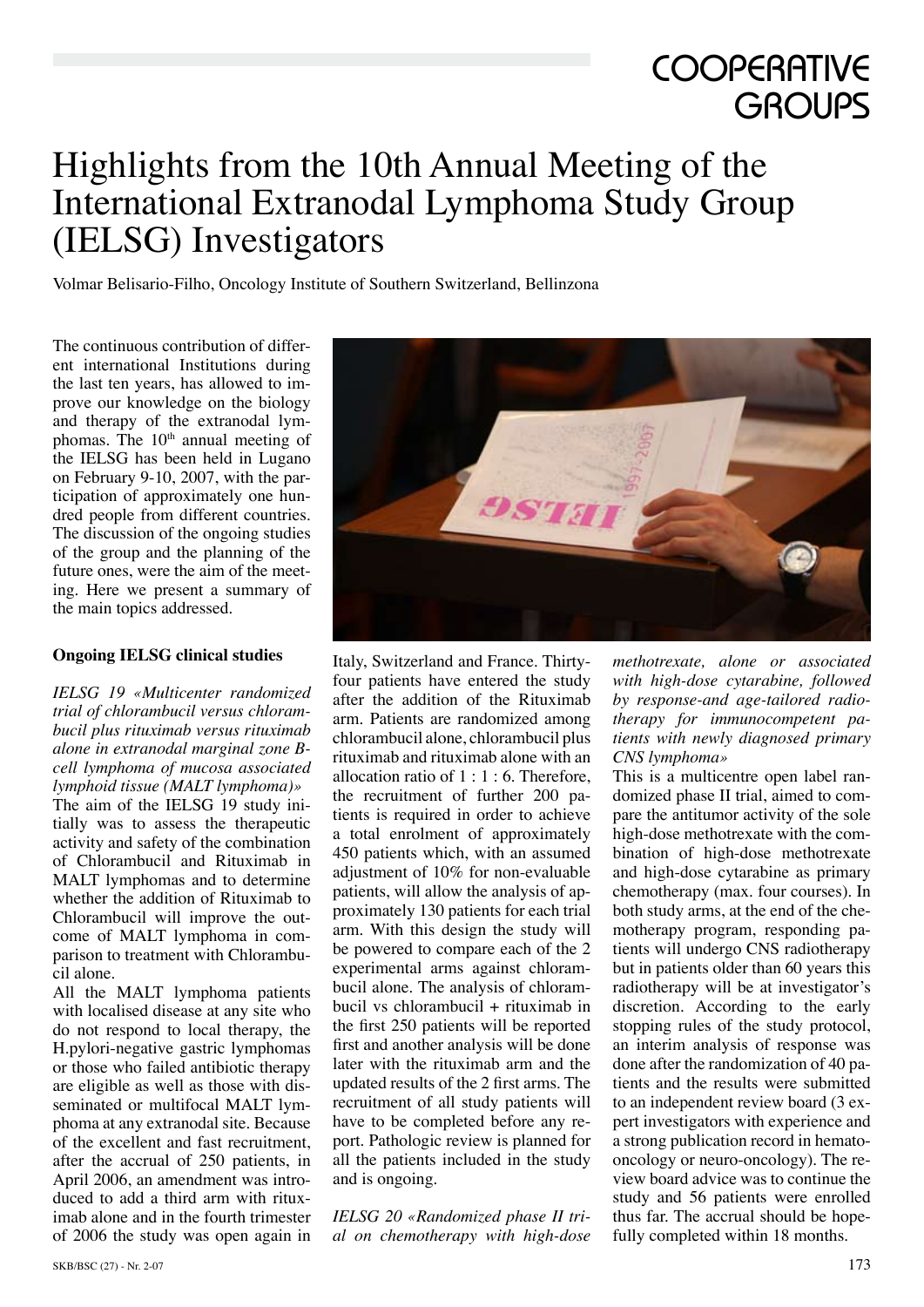## **COOPERATIVE GROUPS**

#### *IELSG 26 «Clinico-pathological study of primary mediastinal B cell lymphoma»*

The WHO classification recognises primary mediastinal B-cell lymphoma (PMBL) as a distinct entity. The pathobiology of PMBL has been widely studied but it is still debated up to now. The optimum chemotherapy schedule is unclear. Although randomised studies have not shown a significant difference between CHOP and more dose-dense third generation regimens such as MACOP-B in DLBL, the retrospective study in PMBL by the IELSG suggested that outcomes were better in patients treated with dose-dense regimens by comparison with conventional CHOP. The inclusion of Rituximab as part of initial CHOP–like therapy for PMBL has clearly improved response rates and overall survival in two recent prospective phase II trials. The role of mediastinal radiotherapy is also unclear. Retrospective series suggest that the best outcomes are seen where consolidation radiotherapy is given to the mediastinum, particularly among the large proportion of patients with residual masses at the completion of chemotherapy. However, there are still large numbers of patients cured by chemotherapy alone in other series, and the long-term toxicity of irradiation, particularly the risks of second malignancy, should be avoided if possible. Once again, the effect of adding Rituximab to the chemotherapy may alter the utility of subsequent irradiation. Studies of functional imaging using either Gallium scans or Positron Emission Tomography (PET) have suggested that it may be possible to distinguish residual mediastinal masses which contain active lymphoma from those in which the lymphoma has already been cured and only sclerotic material remains. PET studies performed to date are not conclusive, and specifically the negative predictive value is not yet high enough for many clinicians to omit radiotherapy solely on the basis of a negative PET scan. On these bases the IELSG-26 prospective multi-centre study has been designed to investigate in an homogeneous group of PMBL the pathobiology and prognostic utility of PET scan. Patients will be enrolled on the basis of the clinical and pathologic characteristics of their lymphoma. Central review of all pathology will be carried out, with storage of fresh frozen biopsy material wherever possible. PET scans will be performed at the start of chemotherapy and at its conclusion, with central review of the images for quality control. Patients will receive one of the standard chemo-immunotherapy protocols currently in use for diffuse large B-cell lymphoma (i.e., R-CHOP-21, R-CHOP-14,R-MACOP-B, R-VA-COP-B, R-ACVBP). Consolidation radiotherapy to the mediastinum will be carried out according to the local protocol of the treating centre.

*IELSG 27 «A phase II study with translational elements of antibiotic therapy in newly diagnosed ocular adnexal lymphomas (OAL) of MALT-type»* The possibility that OAL (lachrymal gland, conjunctiva and orbital soft tissue) arise in the context of a chronic inflammation has been suggested, however, the source of the involved antigen(s) remains to be clarified. *Chlamydia psittaci* DNA has been detected in 80% of Italian patients with OAL. *Ch. psittaci* is the etiologic agent of psittacosis, a human infection caused by exposure to infected birds, cats and other pets. This microorganism is an obligate intracellular bacterium growing in eukariotic cells, and has a tendency to cause persistent infections. In particular, *Ch. psittaci*-associated follicular conjunctivitis may favor the development of OAL through a chronic antigenic stimulation. Analogous to gastric lymphomas, where Helicobacter pylori eradication is a well established therapeutic strategy, eradication of *Ch. psittaci* infection with a specific antibiotic therapy may constitute an attractive, novel therapeutic approach for OAL. A recent trial provided evidence for an antibiotic treatment with doxycycline as a novel active strategy in some OAL showing objective lymphoma response in half of the patients. Tumor response was observed even in relapsing and previously irradiated patients, and in patients with lymph nodes involvement. These observations require confirmation in an open, non-randomized phase II trial. Under the sponsorship of the IELSG, sufficient patients with OAL (*chlamydia* positive and negative) will be recruited to this study so that 29 chlamydia-positive patients with newly diagnosed stage-IE, OAL of MALT-type will be treated with doxycycline 100 mg, bid orally, for 3 weeks. The primary endpoint of the trial is the objective lymphoma response rate following *Ch. psittaci*eradication as assessed by MR imaging. The *Ch. psittaci*-eradication rate following antibiotic therapy, the time to best lymphoma response and the objective response duration will be the secondary endpoints. The presence of other infectious agents (herpes simplex virus, EBV, adenoviruses, and *H. pylori*) will be also explored as well as the presence of chromosomal alterations.

#### *IELSG 28 «Retrospective study of BALT lymphoma»*

Bronchus mucosa-associated lymphoid tissue (BALT) Lymphoma is a rare entity. Aim of this study is to improve our understanding of lung lymphoma of MALT type. Histological, immunophenotypic, cytogenetic and molecular characteristics will be analysed to find if there's any link between pathological patterns, clinical characteristics and the clinical outcome. This will require the availability of tumor specimens (paraffin blocks) from all the patients with BALT lymphoma for whom complete clinical information about diagnostic procedure and treatment outcome are available.

#### **The educational session**

Once again, relevant scientific topics have been addressed by international experts in the educational lectures of the 10<sup>th</sup> IELSG meeting.

Stefano A. Pileri from the University of Bologna, Italy, addressed their work on the gene expression profile of the Peripheral T-cell lymphoma unspecified (PTCL/U), the most com-